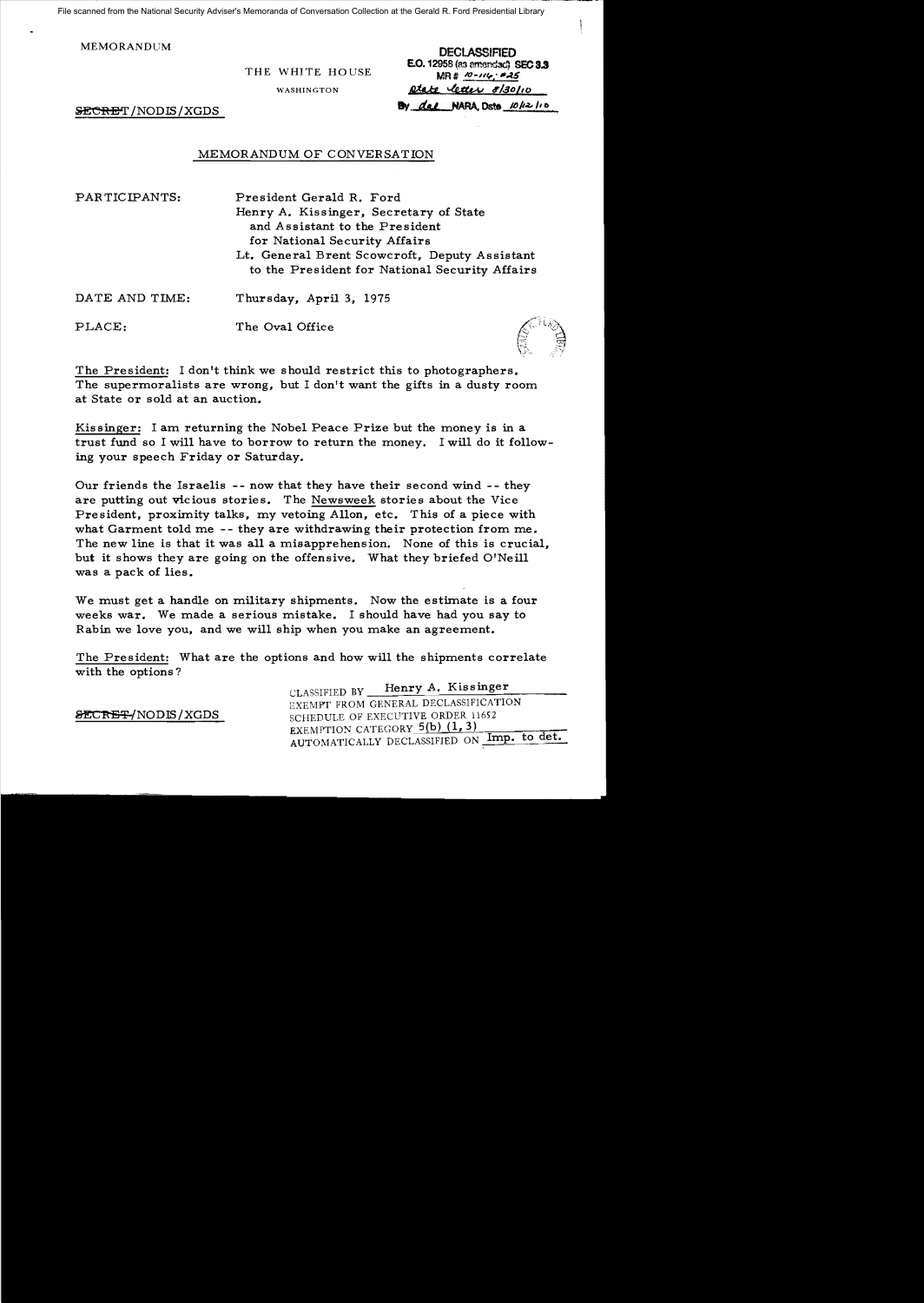#### ${SECHF}/{NODIS}/{XGDS}$  2

Kissinger: We will do a paper for you.

The Greeks and Turks are moving to a crisis over Aegean. The Greeks are denying overflight rights and the Turks are ignoring it. I think we should send sharp notes to each of them.

The Turkish Government has some wild splinter groups in it. It may refuse any concessions on Cyprus -- they don't have a vote of confidence yet. I think they will start closing our bases within a month and once they do that, the momentum starts. Then I am afraid that they will move militarily before they run out of spare parts.

The President: Would they take some Aegean Islands? They certainly have the military ability.

Kissinger: There is no comparison between the value of Turkey and The military ability.<br>
Kissinger: There is no comparison between the value of Turkey and<br>
Greece.<br>
You asked what other Presidents would do in Indochina. None of them

You asked what other Presidents would do in Indochina. None of them have been in your position. Ike would have moved carriers in, B-52s, and sent sharp notes to the Soviet Union, China and North Vietnam there wouldn't have been an offensive.

You have the option, though. You can say you weren't a part of this awful mess. You feel it has to come to an end and you are just able to get all out the ones who want to get out.

The President: To tell the American people we are going to bug out at this late date - - I just can't do it.

Kissinger: The McGovern trend is beginning to win. The Paris agreement wasn't bad if it had been kept. It was working well until last summer.

The President: My determination is to stay with it. Ask for the money and authority to evacuate. Then if everything happens as we foresee, I will have done my best.

Kissinger: The Chinese are having friction with Hanoi. The Chinese wished us well but couldn't do anything. The Chinese really wanted four Indochina states.

The President: Have you thought further about that idea of a conference? [With Max Fisher]

#### SECRET / NODIS / XGDS